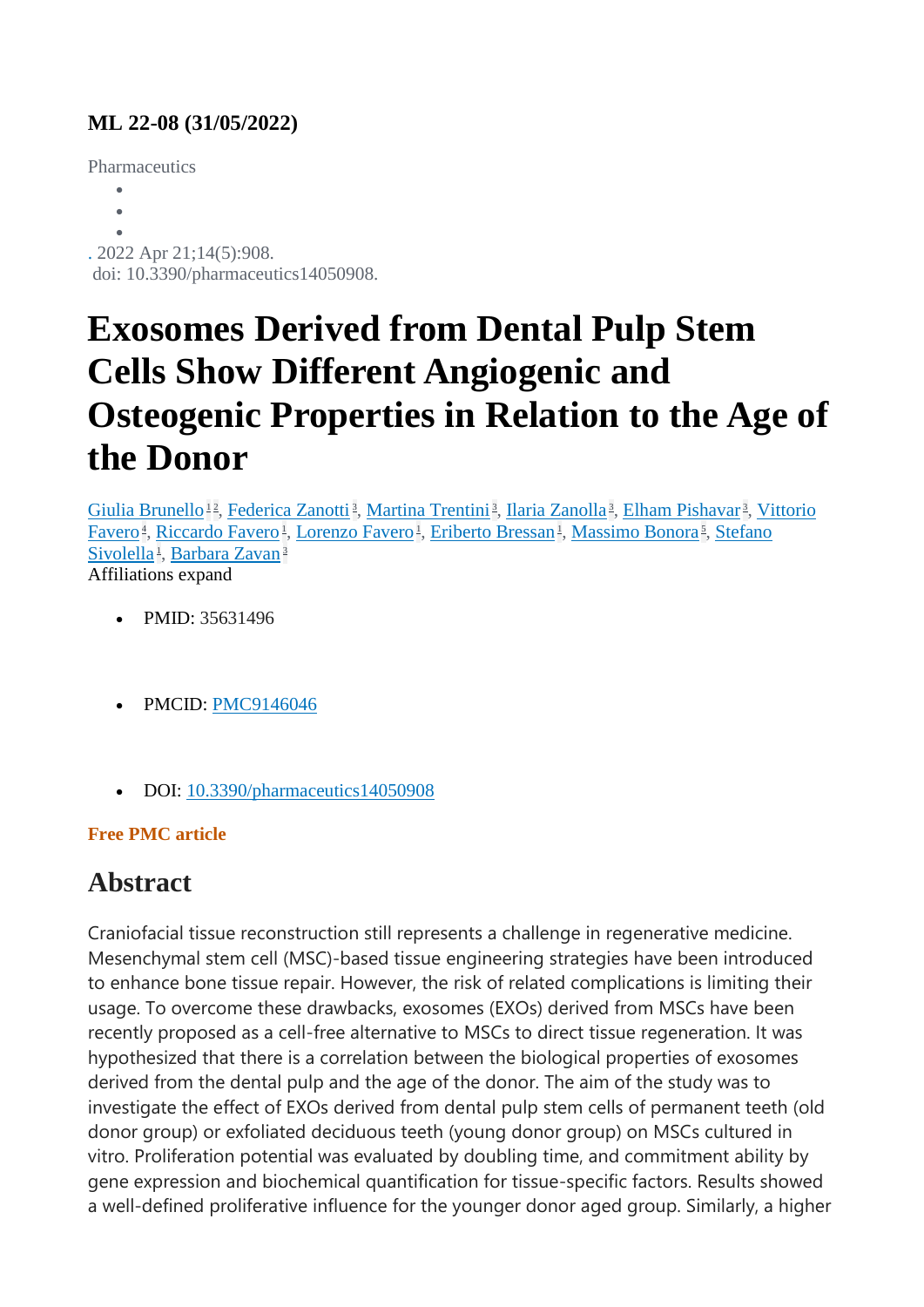commitment ability was detected in the young group. In conclusion, EXOs could be employed to promote bone regeneration, likely playing an important role in neoangiogenesis in early healing phases.

Life (Basel)  $\bullet$  $\bullet$  $\bullet$ . 2022 May 19;12(5):756. doi: 10.3390/life12050756.

# **Human Amniotic Mesenchymal Stem Cells and Fibroblasts Accelerate Wound Repair of Cystic Fibrosis Epithelium**

[Elisa Beccia](https://pubmed.ncbi.nlm.nih.gov/?term=Beccia+E&cauthor_id=35629422)<sup>[1](https://pubmed.ncbi.nlm.nih.gov/35629422/#affiliation-1)2</sup>[,](https://pubmed.ncbi.nlm.nih.gov/35629422/#affiliation-3) [Valeria Daniello](https://pubmed.ncbi.nlm.nih.gov/?term=Daniello+V&cauthor_id=35629422)<sup>1</sup>, [Onofrio Laselva](https://pubmed.ncbi.nlm.nih.gov/?term=Laselva+O&cauthor_id=35629422)<sup>1</sup>, [Giorgia Leccese](https://pubmed.ncbi.nlm.nih.gov/?term=Leccese+G&cauthor_id=35629422)<sup>1</sup>, [Michele Mangiacotti](https://pubmed.ncbi.nlm.nih.gov/?term=Mangiacotti+M&cauthor_id=35629422)<sup>3</sup>, Sante [Di Gioia](https://pubmed.ncbi.nlm.nih.gov/?term=Di+Gioia+S&cauthor_id=35629422)<sup>1</sup>[,](https://pubmed.ncbi.nlm.nih.gov/35629422/#affiliation-2) [Gianfranco La Bella](https://pubmed.ncbi.nlm.nih.gov/?term=La+Bella+G&cauthor_id=35629422)<sup>4</sup>, [Lorenzo Guerra](https://pubmed.ncbi.nlm.nih.gov/?term=Guerra+L&cauthor_id=35629422)<sup>5</sup>, [Maria Matteo](https://pubmed.ncbi.nlm.nih.gov/?term=Matteo+M&cauthor_id=35629422)<sup>6</sup>, [Antonella Angiolillo](https://pubmed.ncbi.nlm.nih.gov/?term=Angiolillo+A&cauthor_id=35629422)<sup>2</sup>, Massimo  $\rm{Conese}^{\perp}$  $\rm{Conese}^{\perp}$  $\rm{Conese}^{\perp}$ 

Affiliations expand

- PMID: 35629422
- PMCID: [PMC9144497](http://www.ncbi.nlm.nih.gov/pmc/articles/pmc9144497/)
- DOI: [10.3390/life12050756](https://doi.org/10.3390/life12050756)

#### **Free PMC article**

### **Abstract**

Cystic fibrosis (CF) airways are affected by a deranged repair of the damaged epithelium resulting in altered regeneration and differentiation. Previously, we showed that human amniotic mesenchymal stem cells (hAMSCs) corrected base defects of CF airway epithelial cells via connexin (CX)43-intercellular gap junction formation. In this scenario, it is unknown whether hAMSCs, or fibroblasts sharing some common characteristics with MSCs, can operate a faster repair of a damaged airway epithelium. A tip-based scratch assay was employed to study wound repair in monolayers of CFBE14o- cells (CFBE, homozygous for the *F508del* mutation). hAMSCs were either co-cultured with CFBE cells before the wound or added to the wounded monolayers. NIH-3T3 fibroblasts (CX43+) were added to wounded cells. HeLa cells (CX43-) were used as controls. γ-irradiation was optimized to block CFBE cell proliferation. A specific siRNA was employed to downregulate CX43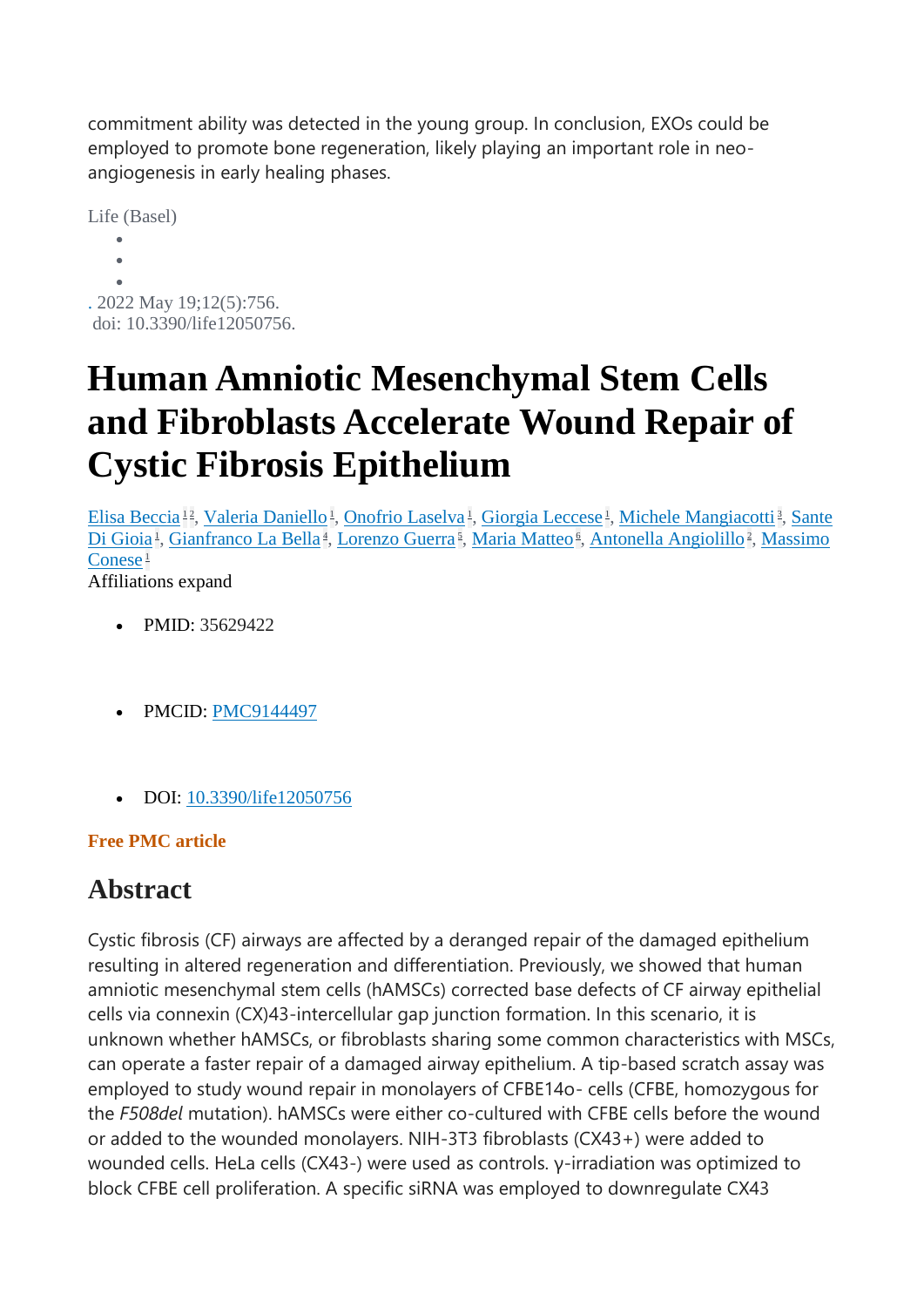expression in CFBE cells. CFBE cells showed a delayed repair as compared with wt-CFTR cells (16HBE41o-). hAMSCs enhanced the wound repair rate of wounded CFBE cell monolayers, especially when added post wounding. hAMSCs and NIH-3T3 fibroblasts, but not HeLa cells, increased wound closure of irradiated CFBE monolayers. CX43 downregulation accelerated CFBE wound repair rate without affecting cell proliferation. We conclude that hAMSCs and fibroblasts enhance the repair of a wounded CF airway epithelium, likely through a CX43-mediated mechanism mainly involving cell migration.

```
Int J Mol Sci
           \bullet\ddot{\phantom{a}}\bullet
```
. 2022 May 23;23(10):5858. doi: 10.3390/ijms23105858.

## **Characterisation of Extracellular Vesicles from Equine Mesenchymal Stem Cells**

[Robert Soukup](https://pubmed.ncbi.nlm.nih.gov/?term=Soukup+R&cauthor_id=35628667)<sup>1</sup>[,](https://pubmed.ncbi.nlm.nih.gov/35628667/#affiliation-3) [Iris Gerner](https://pubmed.ncbi.nlm.nih.gov/?term=Gerner+I&cauthor_id=35628667)<sup>[1](https://pubmed.ncbi.nlm.nih.gov/35628667/#affiliation-1)2</sup>, [Sinan Gültekin](https://pubmed.ncbi.nlm.nih.gov/?term=G%C3%BCltekin+S&cauthor_id=35628667)<sup>1</sup>, [Hayeon Baik](https://pubmed.ncbi.nlm.nih.gov/?term=Baik+H&cauthor_id=35628667)<sup>1</sup>, [Johannes Oesterreicher](https://pubmed.ncbi.nlm.nih.gov/?term=Oesterreicher+J&cauthor_id=35628667)<sup>3</sup>, Johannes [Grillari](https://pubmed.ncbi.nlm.nih.gov/?term=Grillari+J&cauthor_id=35628667)<sup>[2](https://pubmed.ncbi.nlm.nih.gov/35628667/#affiliation-2)[3](https://pubmed.ncbi.nlm.nih.gov/35628667/#affiliation-3)4</sup>[,](https://pubmed.ncbi.nlm.nih.gov/35628667/#affiliation-4) [Florien Jenner](https://pubmed.ncbi.nlm.nih.gov/?term=Jenner+F&cauthor_id=35628667)<sup>[1](https://pubmed.ncbi.nlm.nih.gov/35628667/#affiliation-1)2</sup> Affiliations expand

- PMID: 35628667
- PMCID: [PMC9145091](http://www.ncbi.nlm.nih.gov/pmc/articles/pmc9145091/)
- DOI: [10.3390/ijms23105858](https://doi.org/10.3390/ijms23105858)

#### **Free PMC article**

### **Abstract**

Extracellular vesicles (EVs) are nanosized lipid bilayer-encapsulated particles secreted by virtually all cell types. EVs play an essential role in cellular crosstalk in health and disease. The cellular origin of EVs determines their composition and potential therapeutic effect. Mesenchymal stem/stromal cell (MSC)-derived EVs have shown a comparable therapeutic potential to their donor cells, making them a promising tool for regenerative medicine. The therapeutic application of EVs circumvents some safety concerns associated with the transplantation of viable, replicating cells and facilitates the quality-controlled production as a ready-to-go, off-the-shelf biological therapy. Recently, the International Society for Extracellular Vesicles (ISEV) suggested a set of minimal biochemical, biophysical and functional standards to define extracellular vesicles and their functions to improve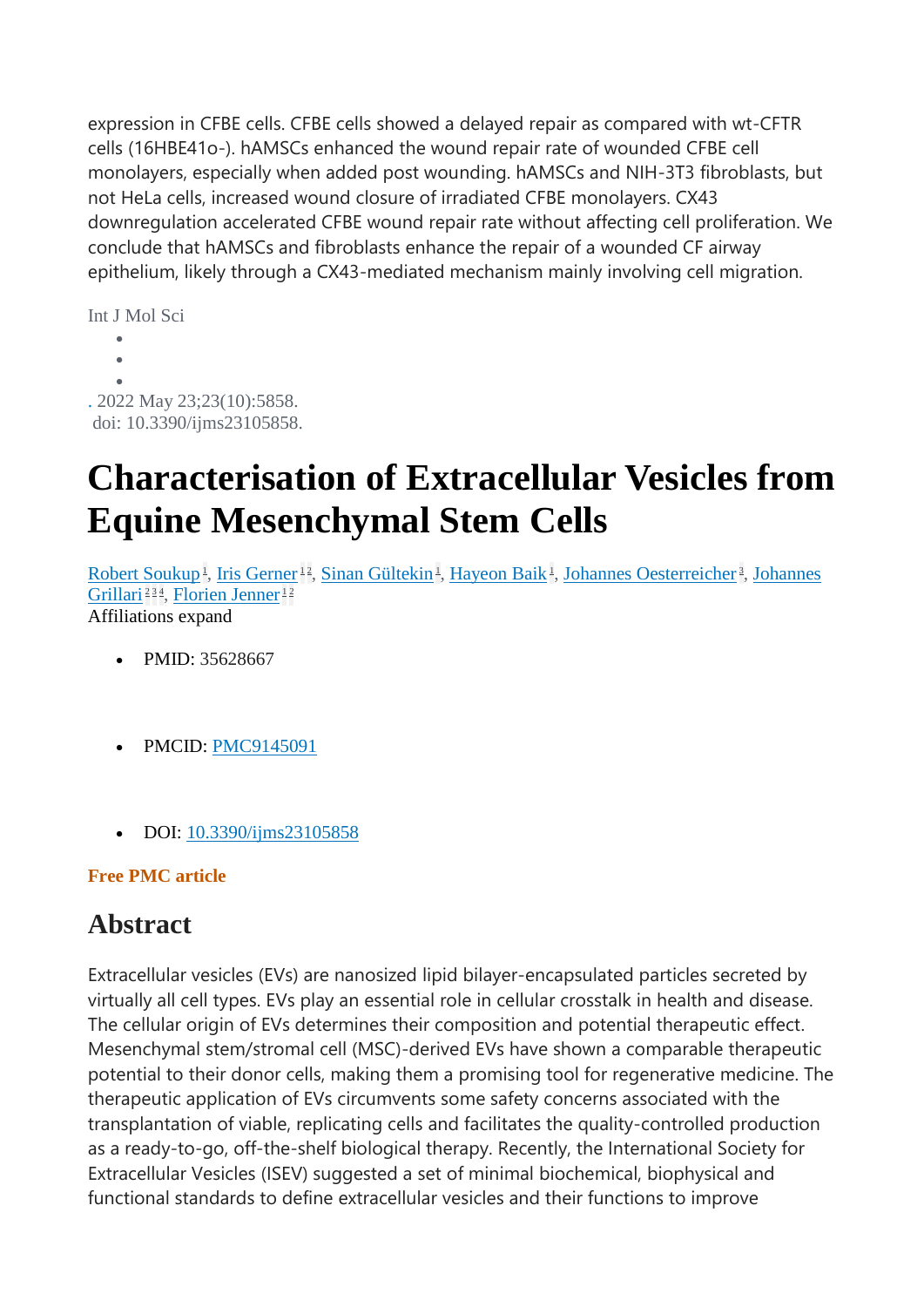standardisation in EV research. However, nonstandardised EV isolation methods and the limited availability of cross-reacting markers for most animal species restrict the application of these standards in the veterinary field and, therefore, the species comparability and standardisation of animal experiments. In this study, EVs were isolated from equine bone-marrow-derived MSCs using two different isolation methods, stepwise ultracentrifugation and size exclusion chromatography, and minimal experimental requirements for equine EVs were established and validated. Equine EVs were characterised using a nanotracking analysis, fluorescence-triggered flow cytometry, Western blot and transelectron microscopy. Based on the ISEV standards, minimal criteria for defining equine EVs are suggested as a baseline to allow the comparison of EV preparations obtained by different laboratories.

Int J Mol Sci

 $\bullet$  $\bullet$  $\bullet$ . 2022 May 21;23(10):5795.

doi: 10.3390/ijms23105795.

## **Bone Marrow MSC Secretome Increases Equine Articular Chondrocyte Collagen Accumulation and Their Migratory Capacities**

[Romain Contentin](https://pubmed.ncbi.nlm.nih.gov/?term=Contentin+R&cauthor_id=35628604)<sup>1</sup>[,](https://pubmed.ncbi.nlm.nih.gov/35628604/#affiliation-2) [Manon Jammes](https://pubmed.ncbi.nlm.nih.gov/?term=Jammes+M&cauthor_id=35628604)<sup>1</sup>, [Bastien Bourdon](https://pubmed.ncbi.nlm.nih.gov/?term=Bourdon+B&cauthor_id=35628604)<sup>1</sup>, [Frédéric Cassé](https://pubmed.ncbi.nlm.nih.gov/?term=Cass%C3%A9+F&cauthor_id=35628604)<sup>1</sup>, [Arnaud Bianchi](https://pubmed.ncbi.nlm.nih.gov/?term=Bianchi+A&cauthor_id=35628604)<sup>2</sup>, Fabrice [Audigié](https://pubmed.ncbi.nlm.nih.gov/?term=Audigi%C3%A9+F&cauthor_id=35628604)<sup>3</sup>[,](https://pubmed.ncbi.nlm.nih.gov/35628604/#affiliation-2) [Thomas Branly](https://pubmed.ncbi.nlm.nih.gov/?term=Branly+T&cauthor_id=35628604)<sup>1</sup>, [Émilie Velot](https://pubmed.ncbi.nlm.nih.gov/?term=Velot+%C3%89&cauthor_id=35628604)<sup>2</sup>, [Philippe Galéra](https://pubmed.ncbi.nlm.nih.gov/?term=Gal%C3%A9ra+P&cauthor_id=35628604)<sup>[1](https://pubmed.ncbi.nlm.nih.gov/35628604/#affiliation-1)</sup> Affiliations expand

- PMID: 35628604
- PMCID: [PMC9146805](http://www.ncbi.nlm.nih.gov/pmc/articles/pmc9146805/)
- DOI: [10.3390/ijms23105795](https://doi.org/10.3390/ijms23105795)

#### **Free PMC article**

## **Abstract**

Equine osteoarthritis (OA) leads to cartilage degradation with impaired animal well-being, premature cessation of sport activity, and financial losses. Mesenchymal stem cell (MSC) based therapies are promising for cartilage repair, but face limitations inherent to the cell itself. Soluble mediators and extracellular vesicles (EVs) secreted by MSCs are the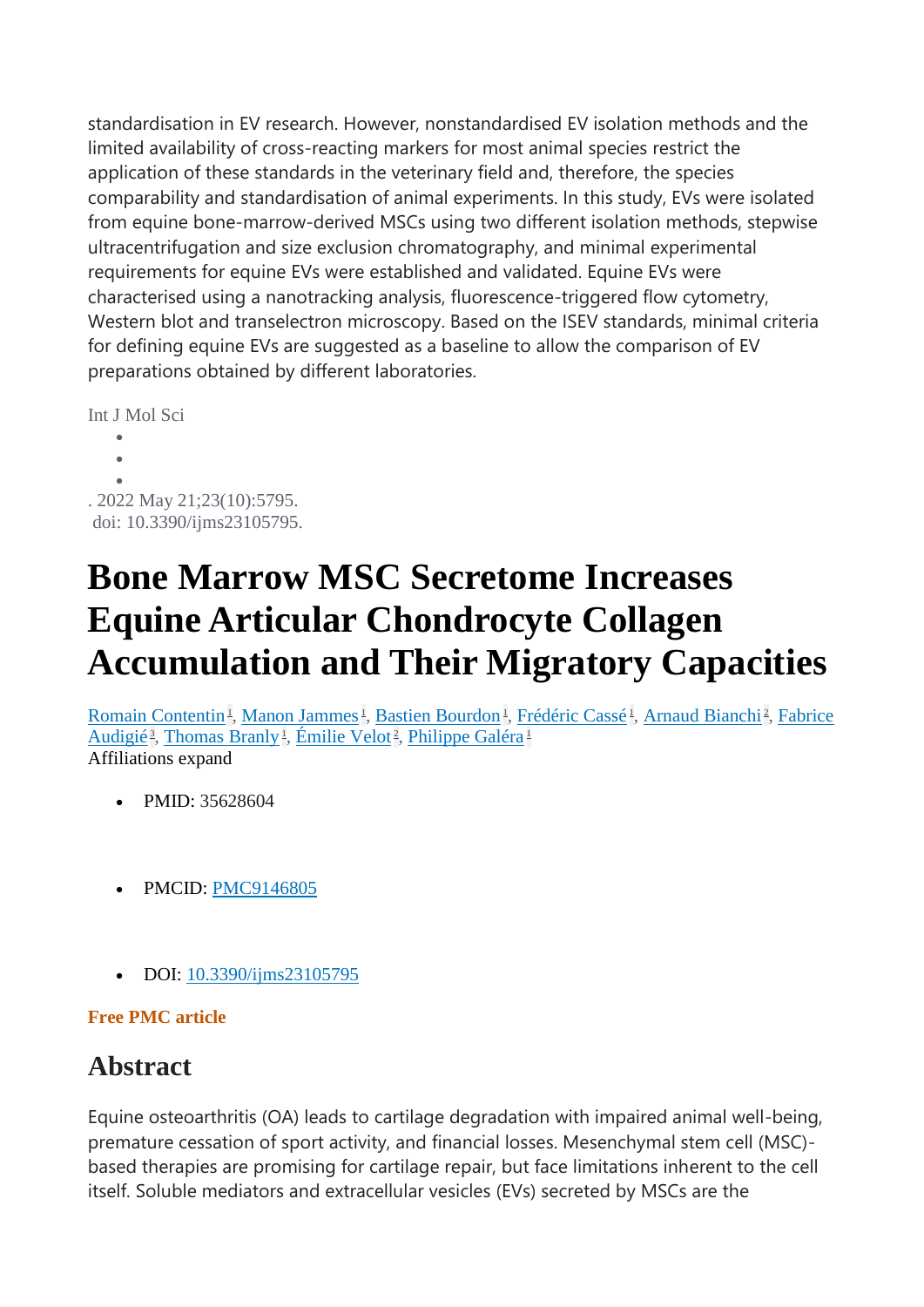alternatives to overcome those limitations while preserving MSC restorative properties. The effect of equine bone marrow MSC secretome on equine articular chondrocytes (eACs) was analyzed with indirect co-culture and/or MSC-conditioned media (CM). The expression of healthy cartilage/OA and proliferation markers was evaluated in eACs (monolayers or organoids). In vitro repair experiments with MSC-CM were made to evaluate the proliferation and migration of eACs. The presence of nanosized EVs in MSC-CM was appraised with nanoparticle tracking assay and transmission electron microscopy. Our results demonstrated that the MSC secretome influences eAC phenotype by increasing cartilage functionality markers and cell migration in a greater way than MSCs, which could delay OA final outcomes. This study makes acellular therapy an appealing strategy to improve equine OA treatments. However, the MSC secretome contains a wide variety of soluble mediators and small EVs, such as exosomes, and further investigation must be performed to understand the mechanisms occurring behind these promising effects.

Int J Mol Sci

 $\bullet$  $\lambda$  $\bullet$ . 2022 May 20;23(10):5760. doi: 10.3390/ijms23105760.

# **Extracellular Vesicles Released from Stem Cells as a New Therapeutic Strategy for Primary and Secondary Glomerulonephritis**

[Marco Quaglia](https://pubmed.ncbi.nlm.nih.gov/?term=Quaglia+M&cauthor_id=35628570)<sup>1</sup>[,](https://pubmed.ncbi.nlm.nih.gov/35628570/#affiliation-1) [Guido Merlotti](https://pubmed.ncbi.nlm.nih.gov/?term=Merlotti+G&cauthor_id=35628570)<sup>1</sup>, [Laura Fornara](https://pubmed.ncbi.nlm.nih.gov/?term=Fornara+L&cauthor_id=35628570)<sup>1</sup>, [Andrea Colombatto](https://pubmed.ncbi.nlm.nih.gov/?term=Colombatto+A&cauthor_id=35628570)<sup>1</sup>, [Vincenzo Cantaluppi](https://pubmed.ncbi.nlm.nih.gov/?term=Cantaluppi+V&cauthor_id=35628570)<sup>[1](https://pubmed.ncbi.nlm.nih.gov/35628570/#affiliation-1)</sup> Affiliations expand

- PMID: 35628570
- PMCID: [PMC9142886](http://www.ncbi.nlm.nih.gov/pmc/articles/pmc9142886/)
- DOI: [10.3390/ijms23105760](https://doi.org/10.3390/ijms23105760)

### **Free PMC article**

## **Abstract**

Current treatment of primary and secondary glomerulopathies is hampered by many limits and a significant proportion of these disorders still evolves towards end-stage renal disease. A possible answer to this unmet challenge could be represented by therapies with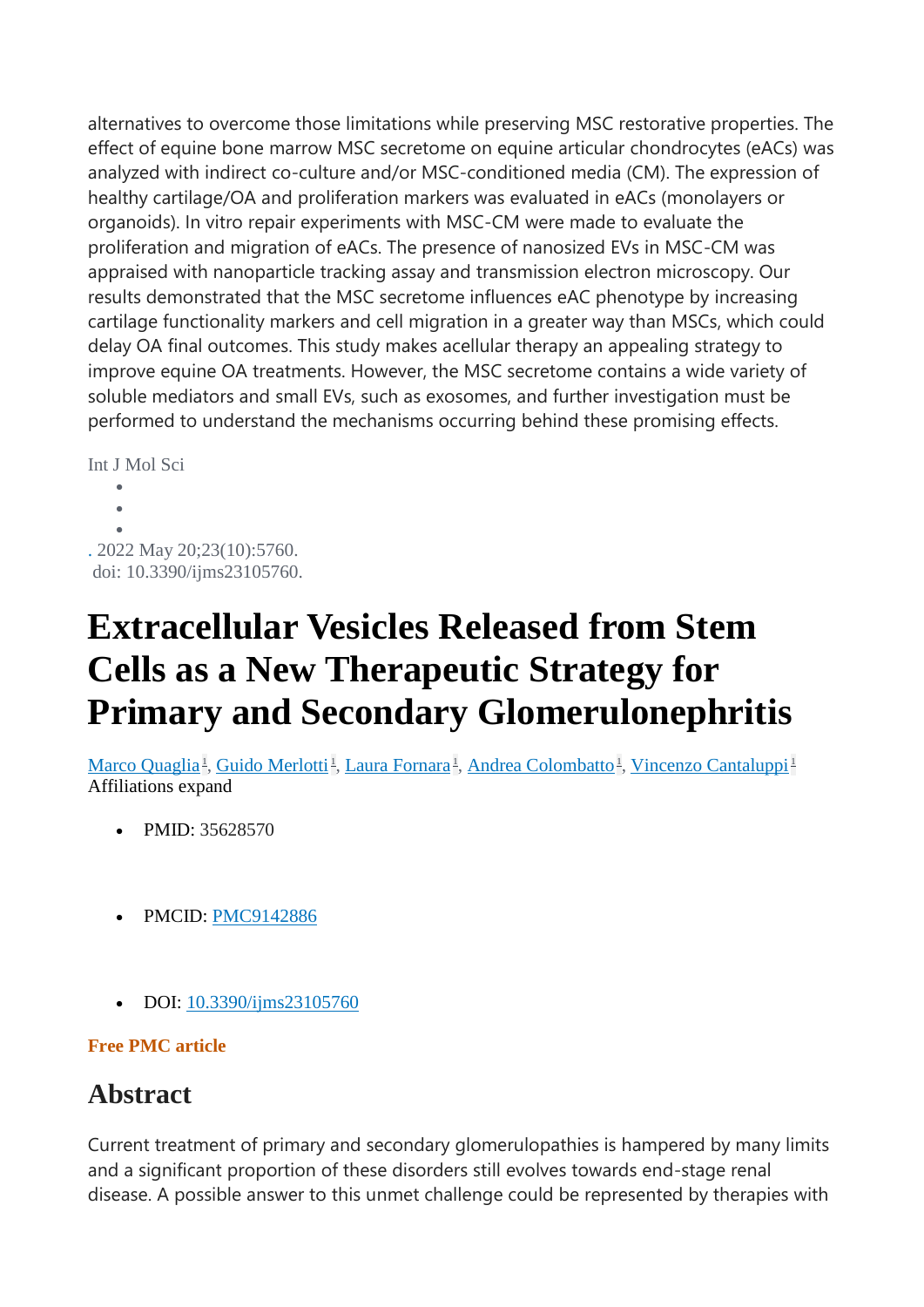stem cells, which include a variety of progenitor cell types derived from embryonic or adult tissues. Stem cell self-renewal and multi-lineage differentiation ability explain their potential to protect and regenerate injured cells, including kidney tubular cells, podocytes and endothelial cells. In addition, a broad spectrum of anti-inflammatory and immunomodulatory actions appears to interfere with the pathogenic mechanisms of glomerulonephritis. Of note, mesenchymal stromal cells have been particularly investigated as therapy for Lupus Nephritis and Diabetic Nephropathy, whereas initial evidence suggest their beneficial effects in primary glomerulopathies such as IgA nephritis. Extracellular vesicles mediate a complex intercellular communication network, shuttling proteins, nucleic acids and other bioactive molecules from origin to target cells to modulate their functions. Stem cell-derived extracellular vesicles recapitulate beneficial cytoprotective, reparative and immunomodulatory properties of parental cells and are increasingly recognized as a cell-free alternative to stem cell-based therapies for different diseases including glomerulonephritis, also considering the low risk for potential adverse effects such as maldifferentiation and tumorigenesis. We herein summarize the renoprotective potential of therapies with stem cells and extracellular vesicles derived from progenitor cells in glomerulonephritis, with a focus on their different mechanisms of actions. Technological progress and growing knowledge are paving the way for wider clinical application of regenerative medicine to primary and secondary glomerulonephritis: this multi-level, pleiotropic therapy may open new scenarios overcoming the limits and side effects of traditional treatments, although the promising results of experimental models need to be confirmed in the clinical setting.

Front Immunol

 $\bullet$  $\bullet$ 

 $\bullet$ 

. 2022 May 6;13:884024.

doi: 10.3389/fimmu.2022.884024. eCollection 2022.

# **Bone Marrow Niches and Tumour Cells: Lights and Shadows of a Mutual Relationship**

[Valentina Granata](https://pubmed.ncbi.nlm.nih.gov/?term=Granata+V&cauthor_id=35603212)<sup>[1](https://pubmed.ncbi.nlm.nih.gov/35603212/#affiliation-1)2</sup>[,](https://pubmed.ncbi.nlm.nih.gov/35603212/#affiliation-2) [Laura Crisafulli](https://pubmed.ncbi.nlm.nih.gov/?term=Crisafulli+L&cauthor_id=35603212)<sup>12</sup>, [Claudia Nastasi](https://pubmed.ncbi.nlm.nih.gov/?term=Nastasi+C&cauthor_id=35603212)<sup>3</sup>, [Francesca Ficara](https://pubmed.ncbi.nlm.nih.gov/?term=Ficara+F&cauthor_id=35603212)<sup>12</sup>, [Cristina Sobacchi](https://pubmed.ncbi.nlm.nih.gov/?term=Sobacchi+C&cauthor_id=35603212)<sup>1[2](https://pubmed.ncbi.nlm.nih.gov/35603212/#affiliation-2)</sup> Affiliations expand

- PMID: 35603212
- PMCID: [PMC9121377](http://www.ncbi.nlm.nih.gov/pmc/articles/pmc9121377/)
- DOI: [10.3389/fimmu.2022.884024](https://doi.org/10.3389/fimmu.2022.884024)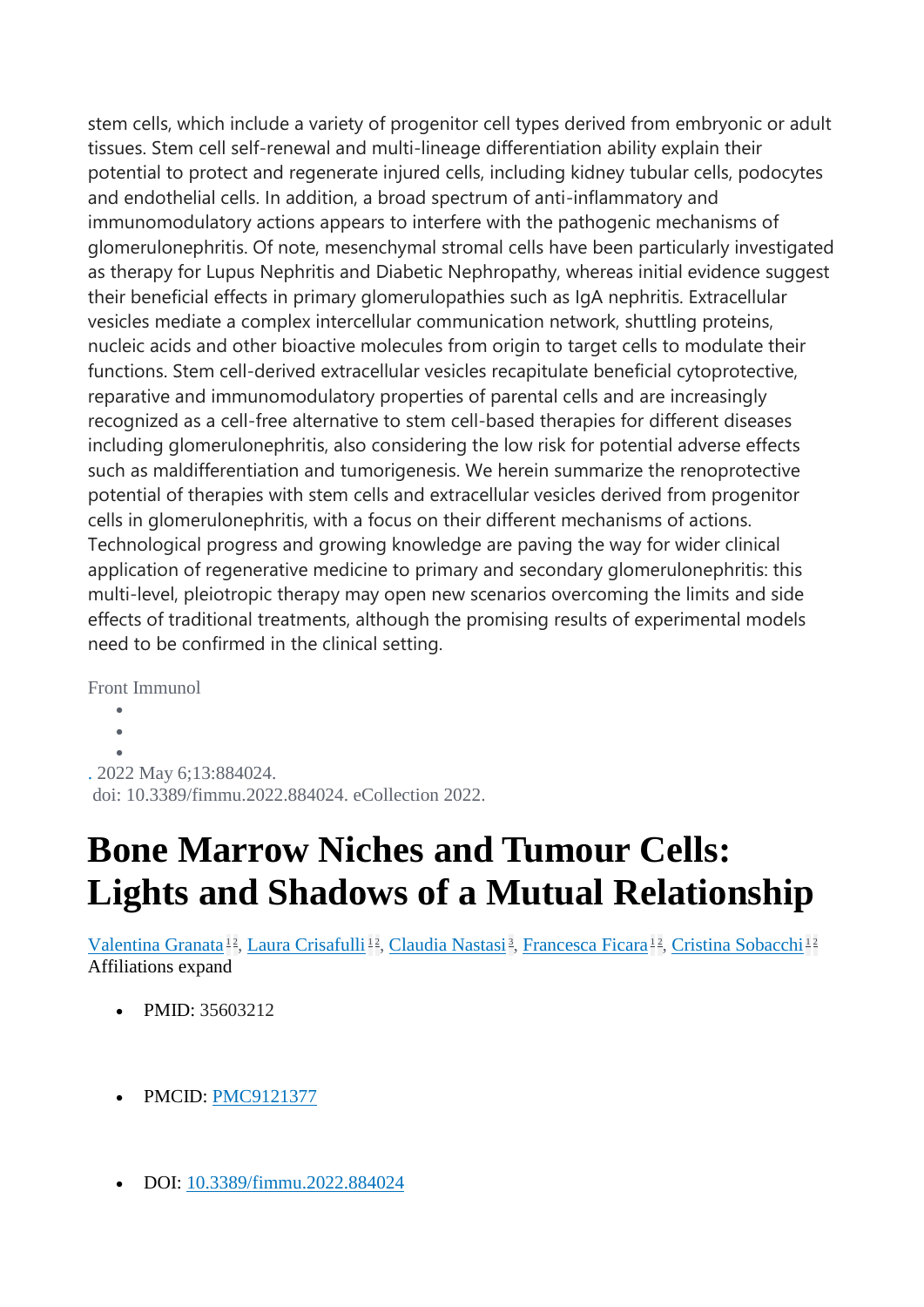#### **Free PMC article**

## **Abstract**

The bone marrow (BM) niche is the spatial structure within the intra-trabecular spaces of spongious bones and of the cavity of long bones where adult haematopoietic stem cells (HSCs) maintain their undifferentiated and cellular self-renewal state through the intervention of vascular and nervous networks, metabolic pathways, transcriptional and epigenetic regulators, and humoral signals. Within the niche, HSCs interact with various cell types such as osteoblasts, endothelial cells, macrophages, and mesenchymal stromal cells (MSCs), which maintain HSCs in a quiescent state or sustain their proliferation, differentiation, and trafficking, depending on body needs. In physiological conditions, the BM niche permits the daily production of all the blood and immune cells and their admittance/ingress/progression into the bloodstream. However, disruption of this delicate microenvironment promotes the initiation and progression of malignancies such as those included in the spectrum of myeloid neoplasms, also favouring resistance to pharmacological therapies. Alterations in the MSC population and in the crosstalk with HSCs owing to tumour-derived factors contribute to the formation of a malignant niche. On the other hand, cells of the BM microenvironment cooperate in creating a unique milieu favouring metastasization of distant tumours into the bone. In this framework, the pro-tumorigenic role of MSCs is well-documented, and few evidence suggest also an antitumorigenic effect. Here we will review recent advances regarding the BM niche composition and functionality in normal and in malignant conditions, as well as the therapeutic implications of the interplay between its diverse cellular components and malignant cells.

**Pharmaceutics** 

```
\bullet\ddot{\phantom{a}}\bullet. 2022 May 23;14(5):1112.
doi: 10.3390/pharmaceutics14051112.
```
## **Heterogeneity of In Vitro Expanded Mesenchymal Stromal Cells and Strategies to Improve Their Therapeutic Actions**

[Laura Olmedo-Moreno](https://pubmed.ncbi.nlm.nih.gov/?term=Olmedo-Moreno+L&cauthor_id=35631698)<sup>1</sup>[,](https://pubmed.ncbi.nlm.nih.gov/35631698/#affiliation-1) [Yolanda Aguilera](https://pubmed.ncbi.nlm.nih.gov/?term=Aguilera+Y&cauthor_id=35631698)<sup>1</sup>, [Carmen Baliña-Sánchez](https://pubmed.ncbi.nlm.nih.gov/?term=Bali%C3%B1a-S%C3%A1nchez+C&cauthor_id=35631698)<sup>1</sup>, [Alejandro Martín-](https://pubmed.ncbi.nlm.nih.gov/?term=Mart%C3%ADn-Montalvo+A&cauthor_id=35631698)[Montalvo](https://pubmed.ncbi.nlm.nih.gov/?term=Mart%C3%ADn-Montalvo+A&cauthor_id=35631698)<sup>1</sup>[,](https://pubmed.ncbi.nlm.nih.gov/35631698/#affiliation-1) [Vivian Capilla-González](https://pubmed.ncbi.nlm.nih.gov/?term=Capilla-Gonz%C3%A1lez+V&cauthor_id=35631698)<sup>[1](https://pubmed.ncbi.nlm.nih.gov/35631698/#affiliation-1)</sup> Affiliations expand

• PMID: 35631698